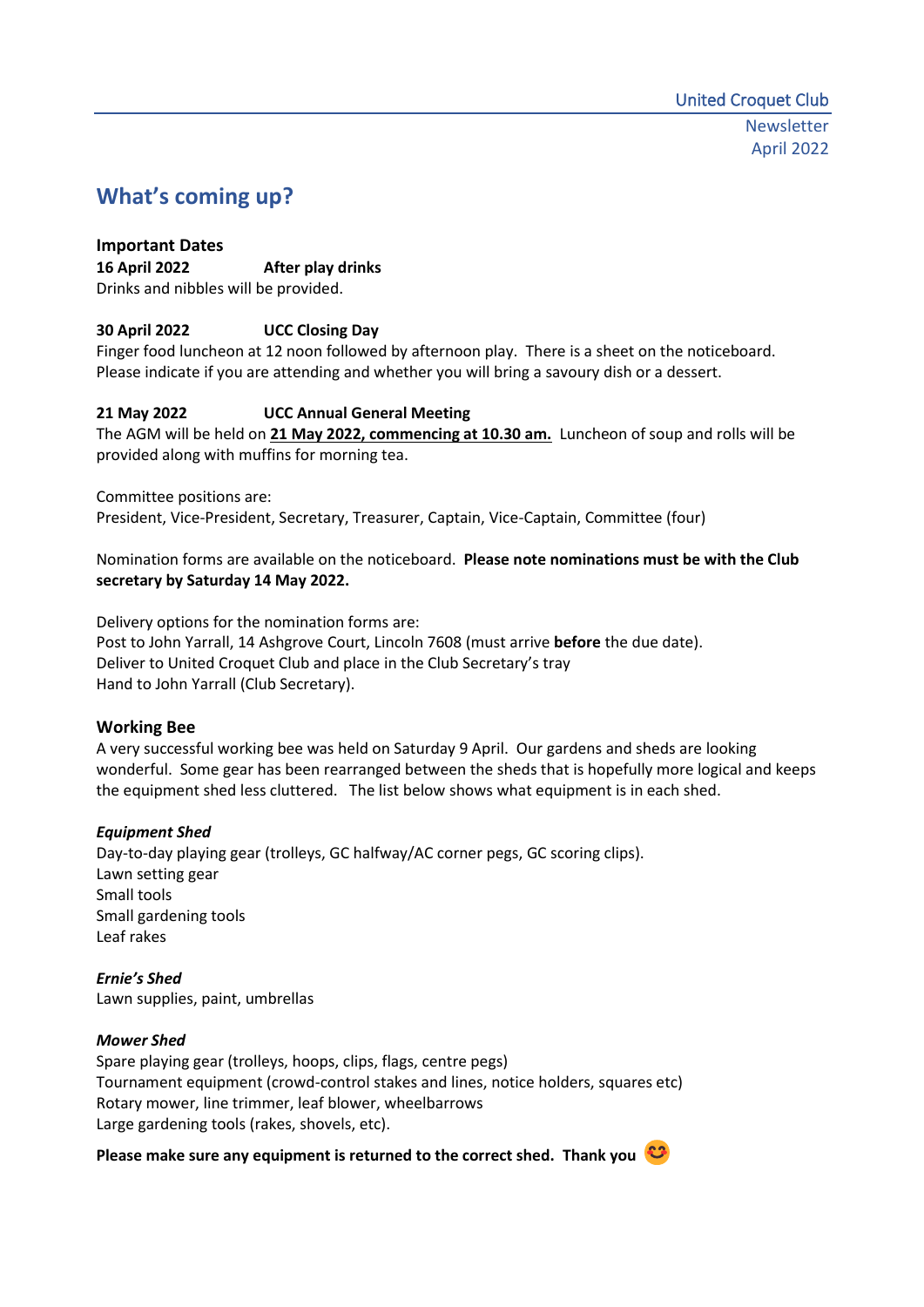# **General**

### **Lawns**

There has been a lot of work done on our lawns over the last few months. This includes spraying, verticutting lawns 5 and 6 (carried out by Hagley Golf) and then those two lawns were seeded and fertilised and on 9 April cut with rotary mowers set at the third highest setting. Numerous sprayings were carried out (I just haven't listed them all!) We are lucky enough to have members who devote a large amount of time to the upkeep and maintenance of our lawns and to support those members the Committee agreed to engage Troy Hales as a Lawns Advisor. Troy comes to us with some excellent credentials.

To get the best results we can from the hard work by the members looking after our lawns, the Committee agreed that we should close the lawns for June and July. This is subject to review depending on weather and members will kept informed by email. Please don't use the lawns during June and July unless an email has been sent stating they are open for play.

It was suggested that during the time the lawns are closed, members meet for coffee at 10.00 am on a Wednesday at the clubrooms. This is a chance to socialise and there's plenty of board games at the clubrooms if anyone would like to play  $\bullet$ .

## **Vaccine Passes**

It was agreed by the Committee to continue with the requirement for vaccine passes by those attending/visiting United Croquet. This is in line with many of the CNZ and CCA tournament requirements.

## **Review of UCC Accounts**

Zane Colville has been contracted to review our accounts. While Incorporated Societies are not required to have their annual accounts audited, a review by someone such as Zane is in line with best practice.

## **South Island Masters Games 2022**

These games are being held in Timaru 7-16 October 2022. Golf croquet will be held Monday 10 October – Wednesday 12 October. Association croquet will be held Thursday 13 October – Friday 14 October. If you are interested – have a look at the website: [https://simasters.com](https://simasters.com/)

#### **Coin toss**

New rules are due out in June this year and there is a small change to the coin toss. If you win the toss, you do not have to choose blue/black BUT blue will still play first. There may be strategic reasons you choose not to start, even if you win the toss!

## **Remits and Recommendations**

The Committee agreed that the following recommendation be submitted to CCA

*Golf Croquet scoring clips for the secondary colours game be placed on the hoop uprights.*

## **AC competitions**

A number of AC competitions have been held recently with UCC members enjoying great success.

#### **CNZ AC 0+ Invitational held in Dunedin**

United members invited to play were Steve Costigan, John Hearnshaw and Bruce McLay John Hearnshaw and Steve Costigan both won 6 out of 7 games Winner: Steve Costigan on countback. Runner-up: John Hearnshaw

#### **South Island Association Teams Event held at Waireka**

Winners - Canterbury Peter Parkinson (Rangiora); Steve Costigan (United); Alistair Newey (Rangiora); Betty Hall (United)